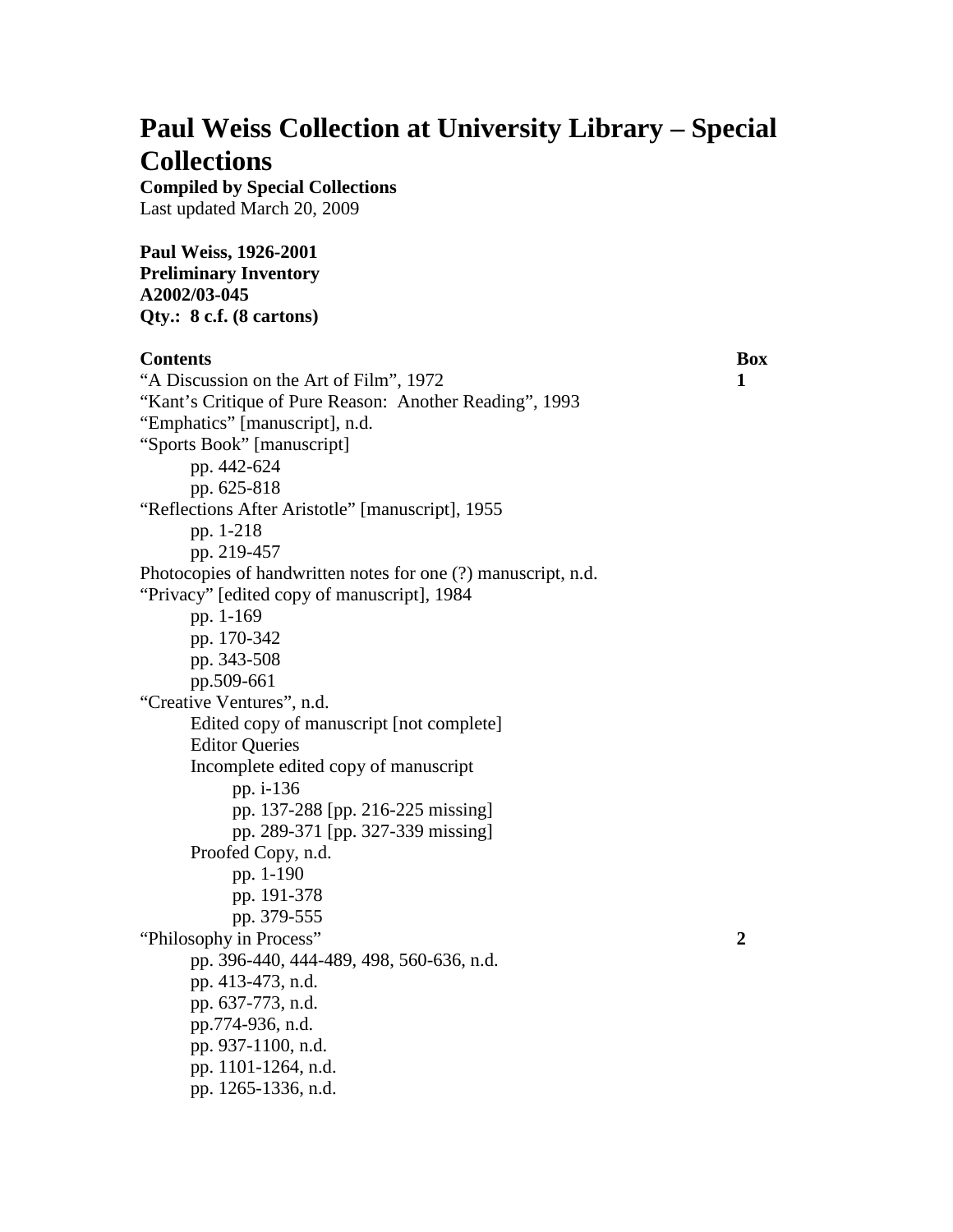**Contents Box** Volume 13 [Draft 1], n.d. Volume 13 [Draft 2], n.d. Volume 12 [Part 1, Spiral Bound], 1987 Volume 12 [Part 2, Spiral Bound], 1987 "The Dunamis", n.d. Partial draft of unknown manuscript, n.d. "The Lessons of  $20^{th}$  Century Philosophy", 1999-2000 & n.d. Miscellaneous writings by Paul Weiss [5 folders] "Substance and Process Today and Tomorrow", 1976 [grey plastic folder] "The Elements of the Physical Universe", n.d. "Creativity Will Have Its Way: The Problem of 'Religious' Art", n.d. Speeches, 1970 & n.d. Addenda to Published Works, n.d. Robert Castiglione **3** Correspondence, 1981-1982, 1987-1988. 2001-2002, n.d. "Creativity in Weiss' Early Logical Investigation", 1989. n.d. Autobiographical comments by Paul Weiss for Robert Castiglione "The Offense and the Vision: The Work of Paul Weiss" Chapter 7, n.d. pp. 1-185 pp. 186-370 pp. 410-449, 470-600 pp. i-113 [Draft A] pp. 114-193 [Draft A] pp. iv-155 pp. 155-335 pp. 336-537 pp.538-721 pp. 1-206 [1988 Draft], 1988 pp. 207-431 [1988 Draft], 1988 pp. 432-658 [1988 Draft], 1988 Table of contents-chapter 11 [spiral bound copy] Chapter 12-chapter 20 [spiral bound copy] Articles written about Paul Weiss and his work **4** 1967, 1980-1981, 1988, 1990, 1992, 2001, n.d. 1947, 1970, 1976, 1980-1981, 1984, n.d. Reviews of books 1975, 1977-1979, 1982, n.d. 1986-1988, n.d. "Paul Weiss on the Foundations of Political Philosophy" by Thomas Krettek, n.d. "The Promise of Organic Process: New Voices in the Whiteheadian Tradition", Robert Fancher, ed., n.d. pp. 1-174 pp. 175-346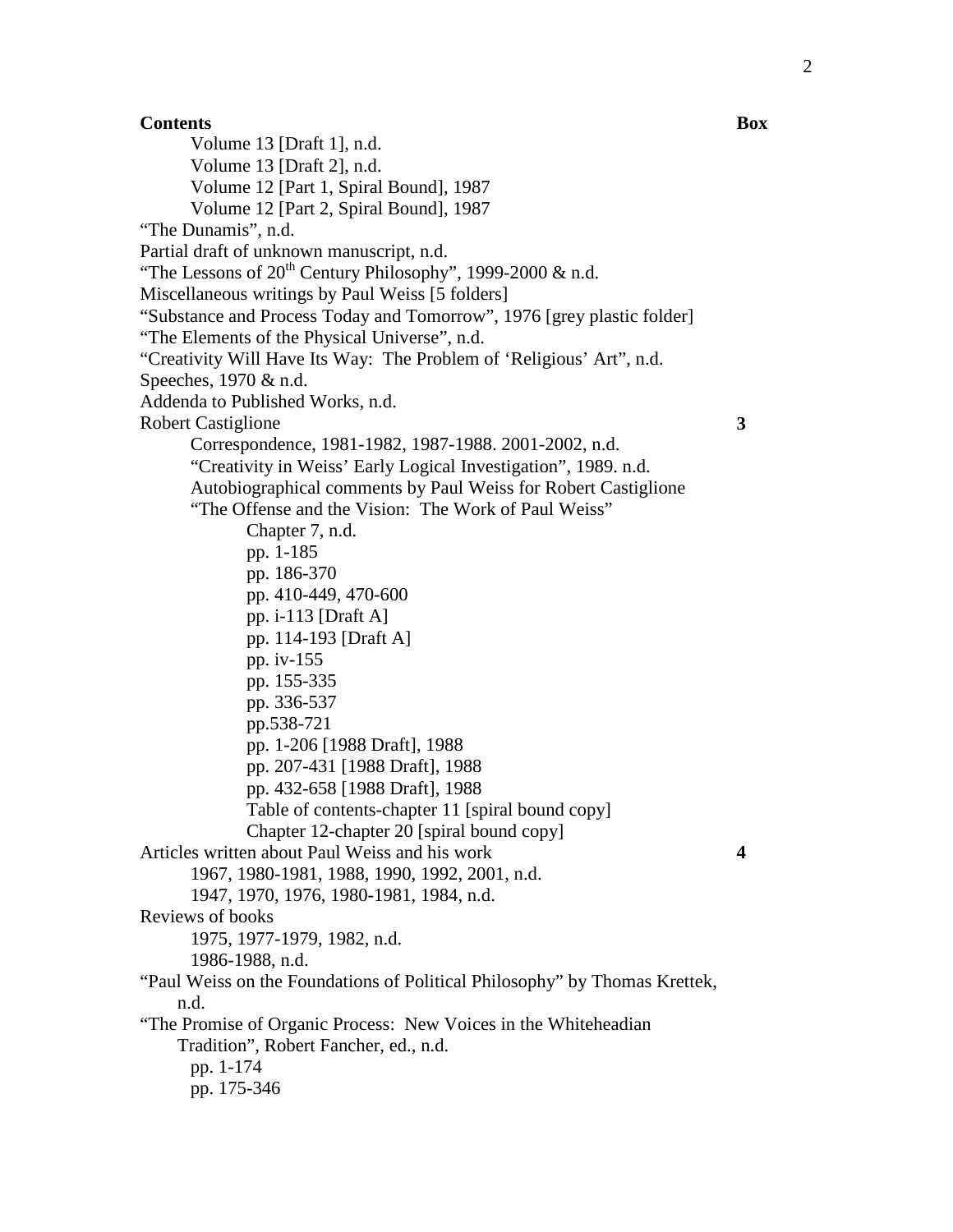## **Contents Box**

Oral History Interview with Paul Weiss, 1992-1994 About Paul Weiss [2 folders], various dates Weiss Interview—"What is Art: A Conversation Paul Weiss and Neil Welliver, n.d. "Interviews with Major Philosophers", n.d. "The Spirit of Hegel's Phenomenlogy: A Seminar with Paul Weiss", Paul Young, ed., 1991 1-179 180-329 "The Spirit of Hegel: A Seminar with Paul Weiss", Paul Young, 1987. Classes taught and reserve book list, 1958-1959, 1964-1965, 1968, n.d. Photographs [4 folders], various dates "Persuasion, Verification, Implication and Proof" by Jonathan Weiss with correspondence to Paul Weiss, 1980 [?] Health issues, n.d. Letters to Jonathan Weiss, 1954, 1951, 1999-2000 Correspondence from Jonathan Weiss, Legal matters, 1996-1997, 1999 Correspondence from Paul Weis, 1995, n.d. Letters to Victoria Weiss 1926 [2 folders] 1927 [4 folders] "A Note on Marlowe's Atheism" by Victoria Brodkin-Weiss, n.d. Correspondence of Judy Weiss, 2000, 2001, n.d. Paul Weiss's 100<sup>th</sup> birthday, 2001 Correspondence of the search for a repository for Weiss papers and Paintings, 1998-2001 Personal correspondence to Paul Weiss, 1973, 1975, 1980, 1999-2001, n.d. AARP and Medical, various dates Comments on Clinical Law, n.d. Metaphysical Society of America, 1994, 1997, 1999, 2000 Correspondence: "Emphatics" Vanderbilt University Press, 1999-2000 Correspondence: "Being and Other Realities" Open Court Publishing Co., 1993-1996 Correspondence concerning manuscripts and books, and royalty contracts, 1990-1994 Metaphysical Society of America and Paul Kuntz, 1982, n.d. Proposed interview: "100 Years of Philosophy Seen Through the Eyes of Paul Weiss, n.d. Correspondence to Paul Weiss, [2 folders] various dates Correspondence from Paul Weiss, 1963, n.d. TIMA/CRIFF-Retirement , 1996-1998, n.d. EEOC Suit with Catholic University, 1991-1992 Southern Illinois University at Carbondale Inventory of Weiss's Works, 1962, 1982, n.d. Letter and Manuscript by Robert McTeigue, 2000

**5**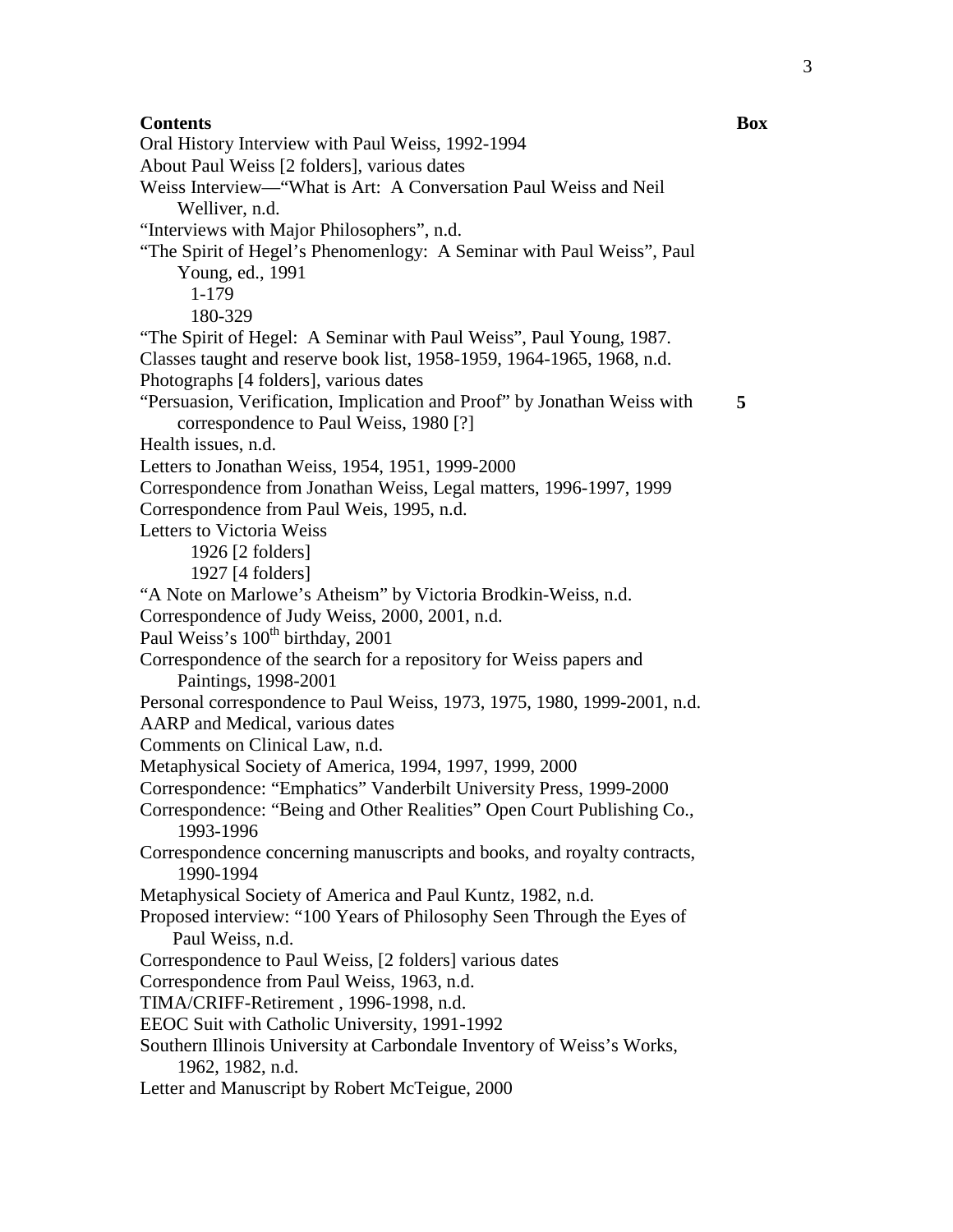#### **Contents Box**

"The Generation and Destruction of Categories" by Wes DeMarco, n.d. By Constance Rothschild Pitchell **6**

Correspondence to Paul Weiss from C.R.P. n.d.

By Constance Rothschild Pitchell (cont.)

- 12/1990-6/1991 6/1991-7/1991
- 7/1991-8/1991
- 9/1993-12/1993
- 1/1994-2/1994
- 3/1994-5/1994
- 6/1994-7/1994
- 
- 7/1994-8/1994
- 8/1994-9/1994
- 9/1994-11/1994
- Critique and Commentary on "Beings and Other Realities" [2 folders], n.d.
- Writings about Paul Weiss's manuscripts and books [2 folders], 1991-1993, n.d.
- Poetry about Paul Weiss be C.R.P. [3 folders], 1991-1993, n.d.
- "The Quiet Shout of Paul Weiss", 1994-1995
- "The Organic Whole of Paul Weiss: Prevision, Logical Strategies, Adumbration, Metaphysics, and Ethics", n.d.
- "The Thematic Strands of Paul Weiss", n.d.
- "The Revisionist Role of Time in the Monumental Metaphysics of Paul Weiss, Philosopher: Where Ideas Overtake the Man", n.d.
- "The 'Many' or 'Multiples' of Paul Weiss—His Metaphysics", n.d.
- "A Retrospective Preface and a Gift to Paul Weiss", 1995
- "Paul Weiss: The Catagoreal Man", 1994
- "Paul Weiss: On the Upward & Downward of Being", 1994
- "Paul Weiss: Dancer in Time", 1994 **7**
- "Poems of Intuition", 1991
- "Time Trilogy for Paul Weiss", 1994
- "Appreciations of Paul Weiss: For a Philosophy of Reality at once phenomenal, rational, humanist and ethical", 1994
- "Paul Weiss: The Happy Hippogriff", n.d.
- "Paul Weiss: The Touch of the Particular", 1994
- "The Choice of Reality and God", 1991
- Correspondence to Victoria Weiss (Brodkin), 1928-1933
- "Modes of Being" drafts and notes [4 folders], 1954-1955
- Miscellaneous, 1980, n.d.
- "Modes of Being" incomplete sections, n.d.